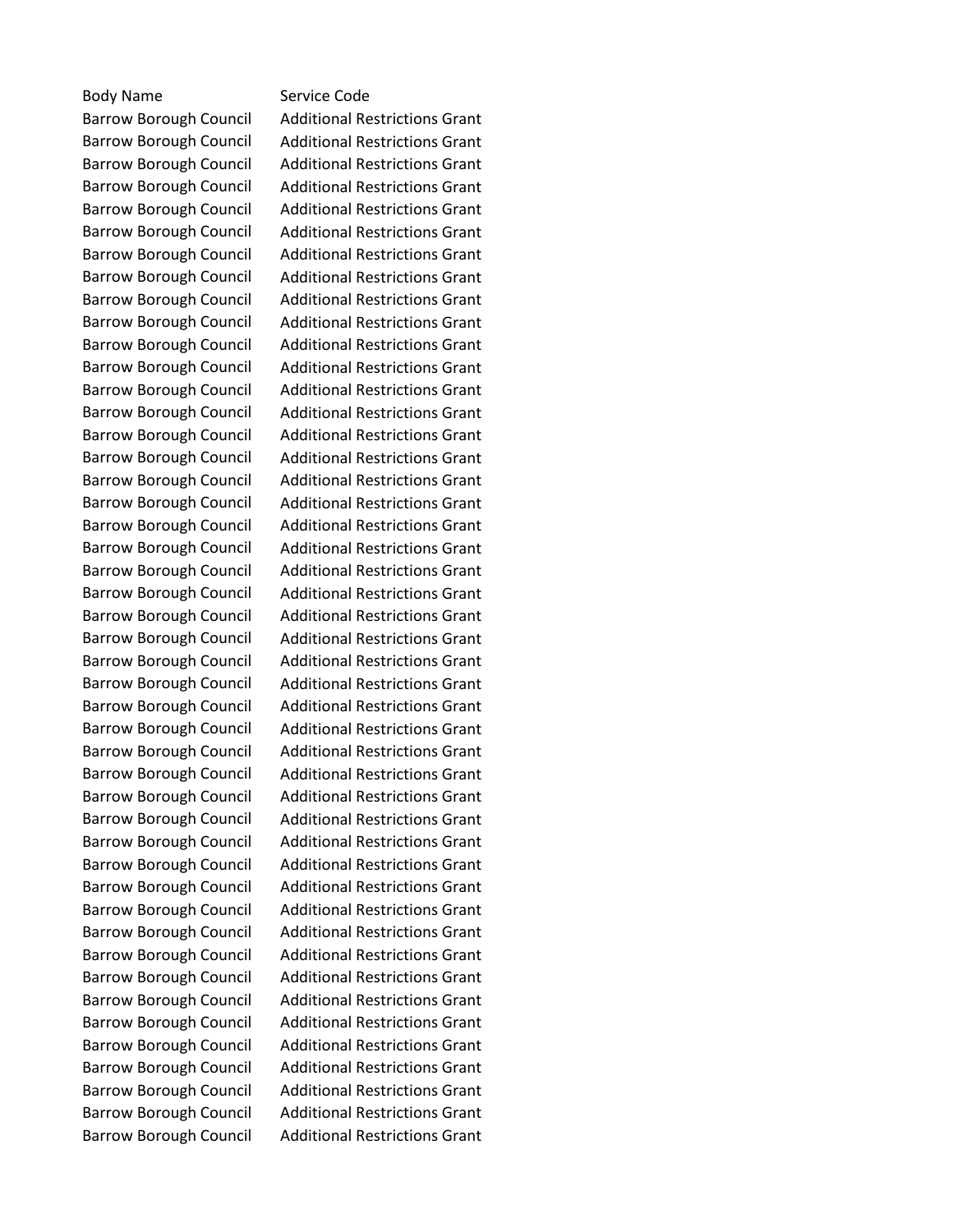Barrow Borough Council Additional Restrictions Grant Barrow Borough Council Additional Restrictions Grant Barrow Borough Council Additional Restrictions Grant Barrow Borough Council Additional Restrictions Grant Barrow Borough Council Additional Restrictions Grant Barrow Borough Council Additional Restrictions Grant Barrow Borough Council Additional Restrictions Grant Barrow Borough Council Additional Restrictions Grant Barrow Borough Council Additional Restrictions Grant Barrow Borough Council Additional Restrictions Grant Barrow Borough Council Additional Restrictions Grant Barrow Borough Council Additional Restrictions Grant Barrow Borough Council Additional Restrictions Grant Barrow Borough Council Additional Restrictions Grant Barrow Borough Council Additional Restrictions Grant Barrow Borough Council Additional Restrictions Grant Barrow Borough Council Additional Restrictions Grant Barrow Borough Council Additional Restrictions Grant Barrow Borough Council Additional Restrictions Grant Barrow Borough Council Additional Restrictions Grant Barrow Borough Council Additional Restrictions Grant Barrow Borough Council Additional Restrictions Grant Barrow Borough Council Additional Restrictions Grant Barrow Borough Council Additional Restrictions Grant Barrow Borough Council Additional Restrictions Grant Barrow Borough Council Additional Restrictions Grant Barrow Borough Council Additional Restrictions Grant Barrow Borough Council Additional Restrictions Grant Barrow Borough Council Additional Restrictions Grant Barrow Borough Council Additional Restrictions Grant Barrow Borough Council Additional Restrictions Grant Barrow Borough Council Additional Restrictions Grant Barrow Borough Council Additional Restrictions Grant Barrow Borough Council Additional Restrictions Grant Barrow Borough Council Additional Restrictions Grant Barrow Borough Council Additional Restrictions Grant Barrow Borough Council Additional Restrictions Grant Barrow Borough Council Additional Restrictions Grant Barrow Borough Council Additional Restrictions Grant Barrow Borough Council Additional Restrictions Grant Barrow Borough Council Additional Restrictions Grant Barrow Borough Council Additional Restrictions Grant Barrow Borough Council Additional Restrictions Grant Barrow Borough Council Additional Restrictions Grant Barrow Borough Council Additional Restrictions Grant Barrow Borough Council Additional Restrictions Grant Barrow Borough Council Additional Restrictions Grant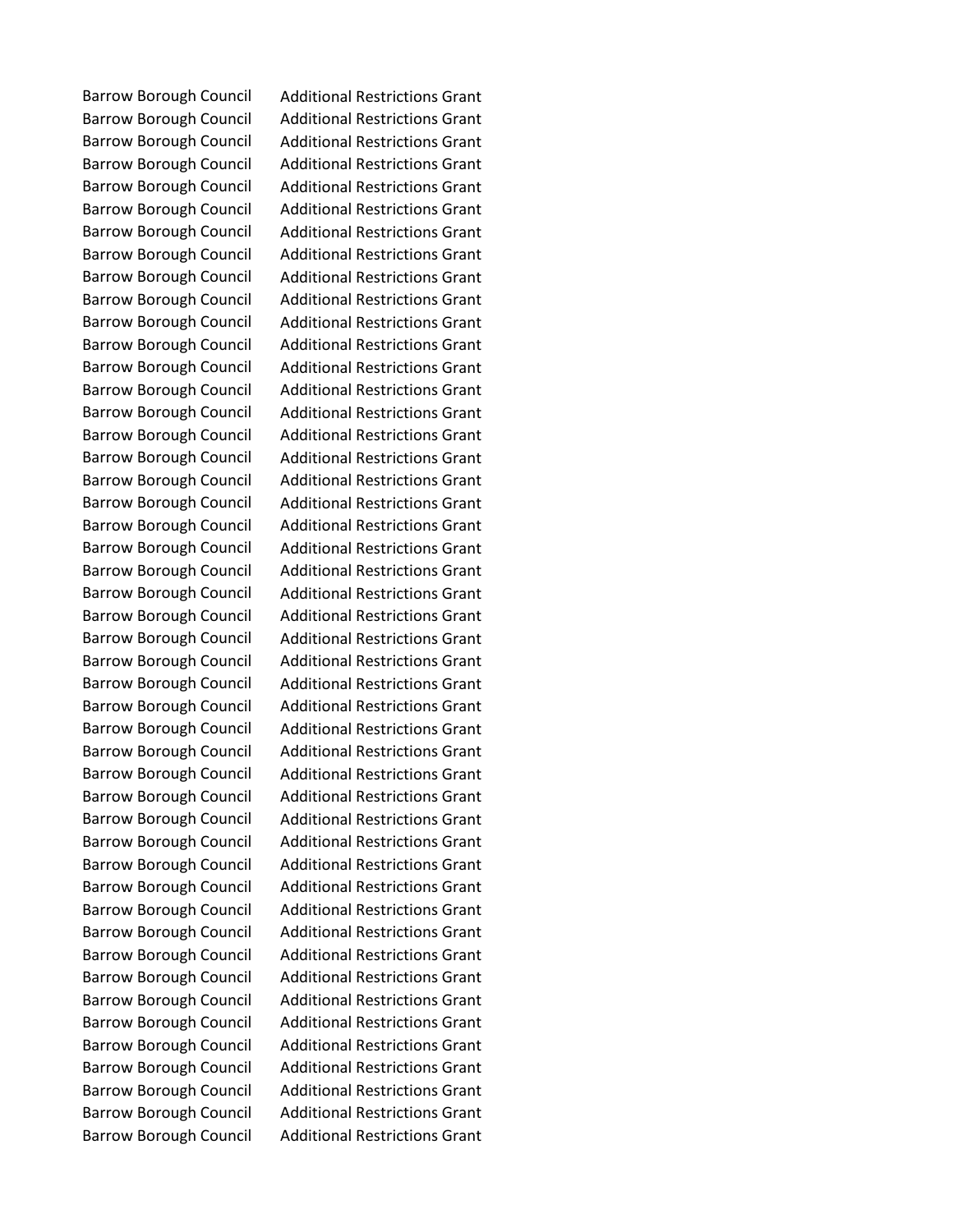Barrow Borough Council Additional Restrictions Grant Barrow Borough Council Additional Restrictions Grant Barrow Borough Council Additional Restrictions Grant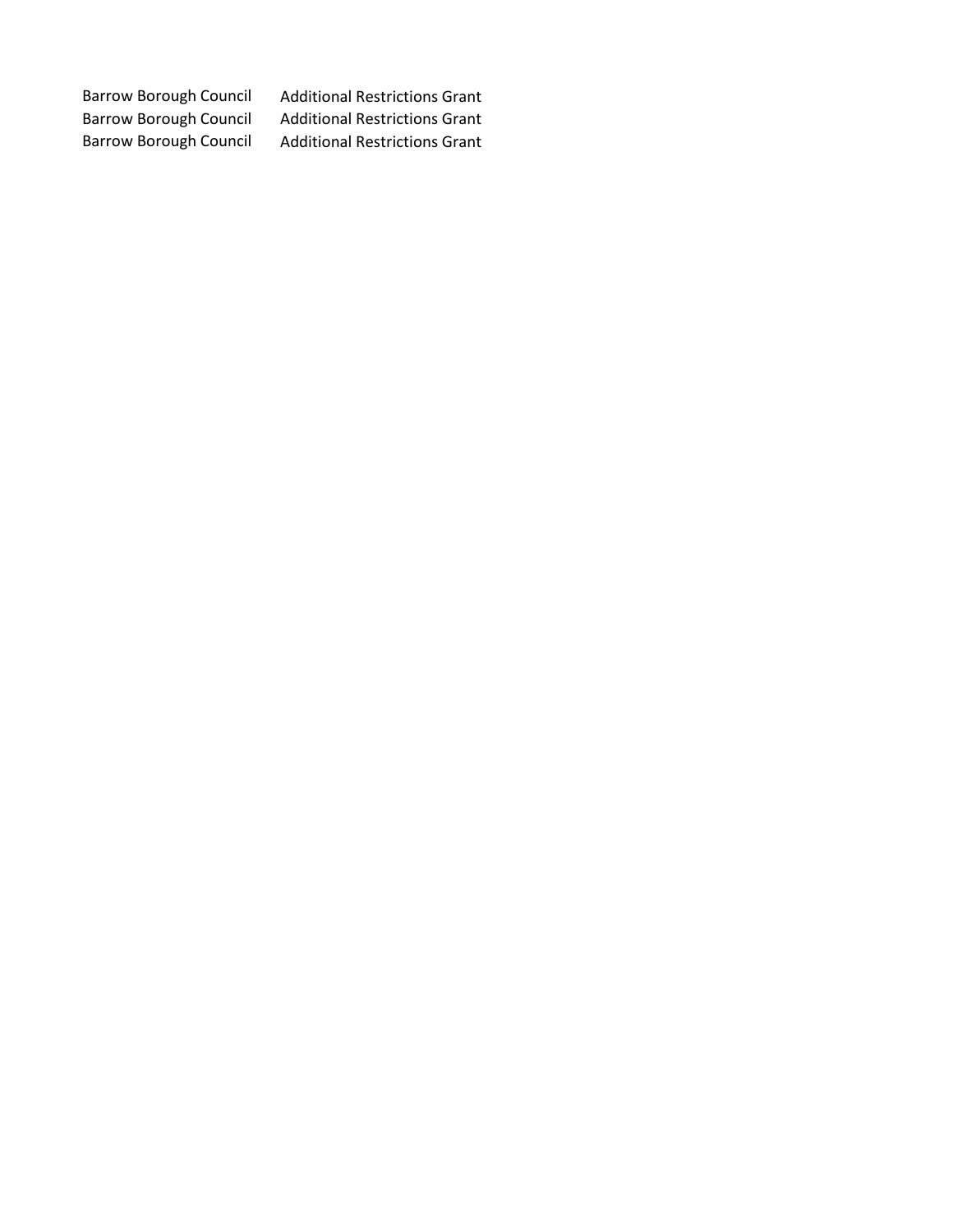| <b>Expenditure Category</b>                                          | <b>Payment Date</b> |
|----------------------------------------------------------------------|---------------------|
| <b>Other Service Activities</b>                                      | 01-Apr-21           |
| <b>Other Service Activities</b>                                      | 01-Apr-21           |
| <b>Other Service Activities</b>                                      | 01-Apr-21           |
| Construction                                                         | 01-Apr-21           |
| <b>Other Service Activities</b>                                      | 01-Apr-21           |
| Construction                                                         | 01-Apr-21           |
| Construction                                                         | 01-Apr-21           |
| <b>Other Service Activities</b>                                      | 01-Apr-21           |
| Professional, Scientific And Technical Activities                    | 01-Apr-21           |
| Wholesale And Retail Trade; Repair Of Motor Vehicles And Motorcycles | 01-Apr-21           |
| <b>Other Service Activities</b>                                      | 01-Apr-21           |
| <b>Other Service Activities</b>                                      | 01-Apr-21           |
| <b>Other Service Activities</b>                                      | 01-Apr-21           |
| Construction                                                         | 01-Apr-21           |
| <b>Other Service Activities</b>                                      | 01-Apr-21           |
| <b>Other Service Activities</b>                                      | 01-Apr-21           |
| <b>Other Service Activities</b>                                      | 01-Apr-21           |
| Arts, Entertainment And Recreation                                   | 01-Apr-21           |
| <b>Transportation And Storage</b>                                    | 01-Apr-21           |
| <b>Other Service Activities</b>                                      | 01-Apr-21           |
| <b>Other Service Activities</b>                                      | 01-Apr-21           |
| <b>Other Service Activities</b>                                      | 01-Apr-21           |
| <b>Other Service Activities</b>                                      | 01-Apr-21           |
| <b>Other Service Activities</b>                                      | 01-Apr-21           |
| <b>Other Service Activities</b>                                      | 01-Apr-21           |
| Wholesale And Retail Trade; Repair Of Motor Vehicles And Motorcycles | 01-Apr-21           |
| <b>Other Service Activities</b>                                      | 01-Apr-21           |
| <b>Other Service Activities</b>                                      | 08-Apr-21           |
| <b>Other Service Activities</b>                                      | 08-Apr-21           |
| <b>Other Service Activities</b>                                      | 08-Apr-21           |
| <b>Other Service Activities</b>                                      | 08-Apr-21           |
| <b>Other Service Activities</b>                                      | 08-Apr-21           |
| <b>Other Service Activities</b>                                      | 08-Apr-21           |
| <b>Other Service Activities</b>                                      | 08-Apr-21           |
| Construction                                                         | 08-Apr-21           |
| <b>Accommodation And Food Service Activities</b>                     | 08-Apr-21           |
| Professional, Scientific And Technical Activities                    | 08-Apr-21           |
| <b>Other Service Activities</b>                                      | 08-Apr-21           |
| <b>Other Service Activities</b>                                      | 08-Apr-21           |
| <b>Other Service Activities</b>                                      | 08-Apr-21           |
| <b>Other Service Activities</b>                                      | 08-Apr-21           |
| <b>Other Service Activities</b>                                      | 08-Apr-21           |
| <b>Other Service Activities</b>                                      | 08-Apr-21           |
| <b>Other Service Activities</b>                                      | 08-Apr-21           |
| <b>Other Service Activities</b>                                      | 08-Apr-21           |
| <b>Transportation And Storage</b>                                    | 08-Apr-21           |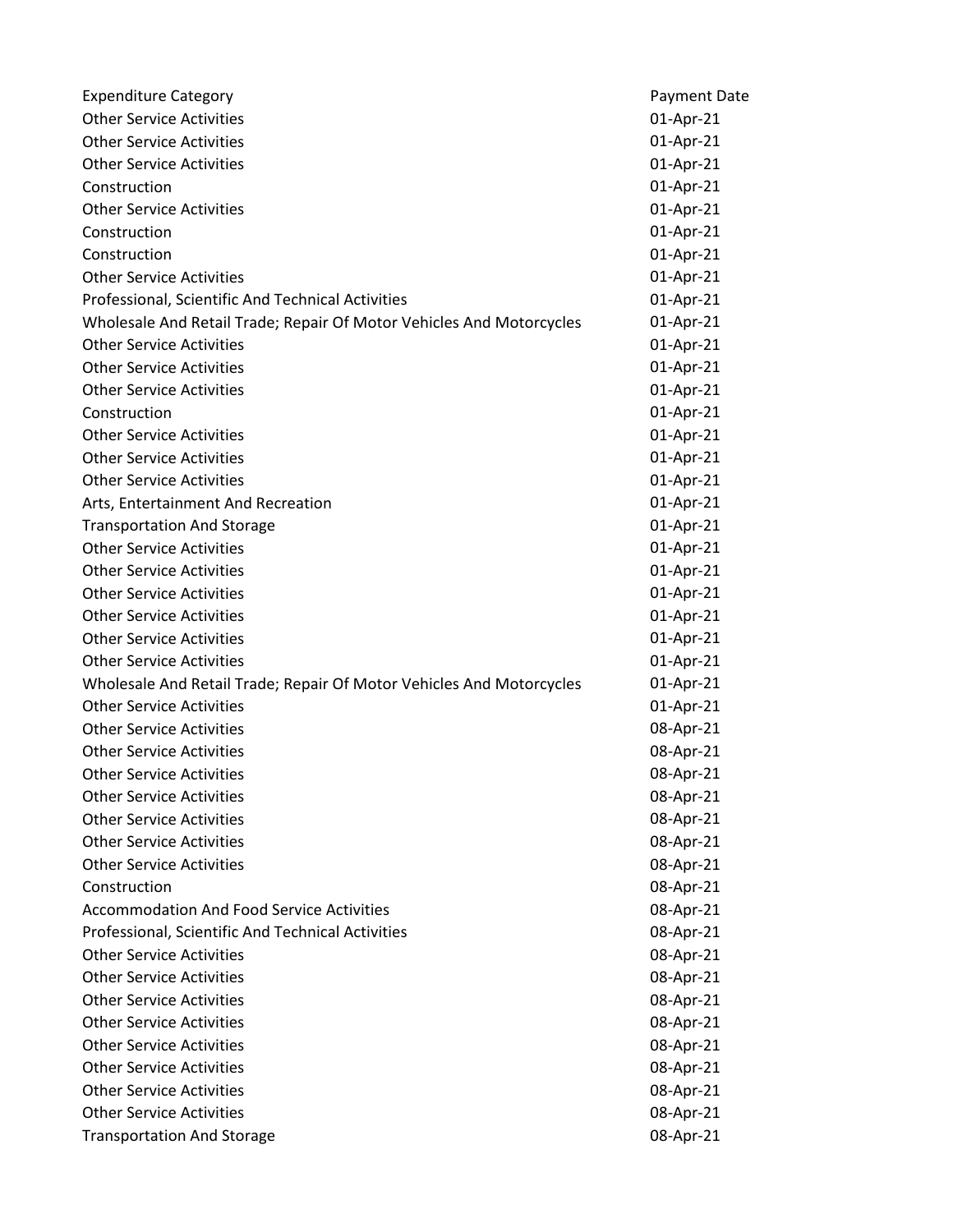| Professional, Scientific And Technical Activities                    | 08-Apr-21 |
|----------------------------------------------------------------------|-----------|
| <b>Other Service Activities</b>                                      | 08-Apr-21 |
| Construction                                                         | 08-Apr-21 |
| <b>Other Service Activities</b>                                      | 08-Apr-21 |
| Construction                                                         | 08-Apr-21 |
| Wholesale And Retail Trade; Repair Of Motor Vehicles And Motorcycles | 08-Apr-21 |
| <b>Other Service Activities</b>                                      | 08-Apr-21 |
| <b>Other Service Activities</b>                                      | 08-Apr-21 |
| Wholesale And Retail Trade; Repair Of Motor Vehicles And Motorcycles | 08-Apr-21 |
| Professional, Scientific And Technical Activities                    | 08-Apr-21 |
| <b>Other Service Activities</b>                                      | 08-Apr-21 |
| <b>Other Service Activities</b>                                      | 08-Apr-21 |
| <b>Real Estate Activities</b>                                        | 08-Apr-21 |
| Manufacturing                                                        | 08-Apr-21 |
| <b>Other Service Activities</b>                                      | 14-Apr-21 |
| <b>Other Service Activities</b>                                      | 14-Apr-21 |
| Professional, Scientific And Technical Activities                    | 14-Apr-21 |
| Arts, Entertainment And Recreation                                   | 14-Apr-21 |
| Arts, Entertainment And Recreation                                   | 14-Apr-21 |
| <b>Other Service Activities</b>                                      | 14-Apr-21 |
| <b>Other Service Activities</b>                                      | 14-Apr-21 |
| <b>Other Service Activities</b>                                      | 14-Apr-21 |
| Wholesale And Retail Trade; Repair Of Motor Vehicles And Motorcycles | 14-Apr-21 |
| <b>Other Service Activities</b>                                      | 14-Apr-21 |
| <b>Other Service Activities</b>                                      | 14-Apr-21 |
| <b>Other Service Activities</b>                                      | 14-Apr-21 |
| <b>Other Service Activities</b>                                      | 14-Apr-21 |
| Construction                                                         | 21-Apr-21 |
| <b>Other Service Activities</b>                                      | 21-Apr-21 |
| Wholesale And Retail Trade; Repair Of Motor Vehicles And Motorcycles | 21-Apr-21 |
| <b>Other Service Activities</b>                                      | 21-Apr-21 |
| <b>Other Service Activities</b>                                      | 21-Apr-21 |
| <b>Other Service Activities</b>                                      | 21-Apr-21 |
| Wholesale And Retail Trade; Repair Of Motor Vehicles And Motorcycles | 21-Apr-21 |
| Wholesale And Retail Trade; Repair Of Motor Vehicles And Motorcycles | 21-Apr-21 |
| <b>Other Service Activities</b>                                      | 21-Apr-21 |
| <b>Other Service Activities</b>                                      | 21-Apr-21 |
| <b>Accommodation And Food Service Activities</b>                     | 21-Apr-21 |
| <b>Other Service Activities</b>                                      | 21-Apr-21 |
| Construction                                                         | 21-Apr-21 |
| <b>Other Service Activities</b>                                      | 21-Apr-21 |
| Wholesale And Retail Trade; Repair Of Motor Vehicles And Motorcycles | 21-Apr-21 |
| <b>Transportation And Storage</b>                                    | 29-Apr-21 |
| <b>Other Service Activities</b>                                      | 29-Apr-21 |
| <b>Other Service Activities</b>                                      | 29-Apr-21 |
| <b>Other Service Activities</b>                                      | 29-Apr-21 |
| Construction                                                         | 29-Apr-21 |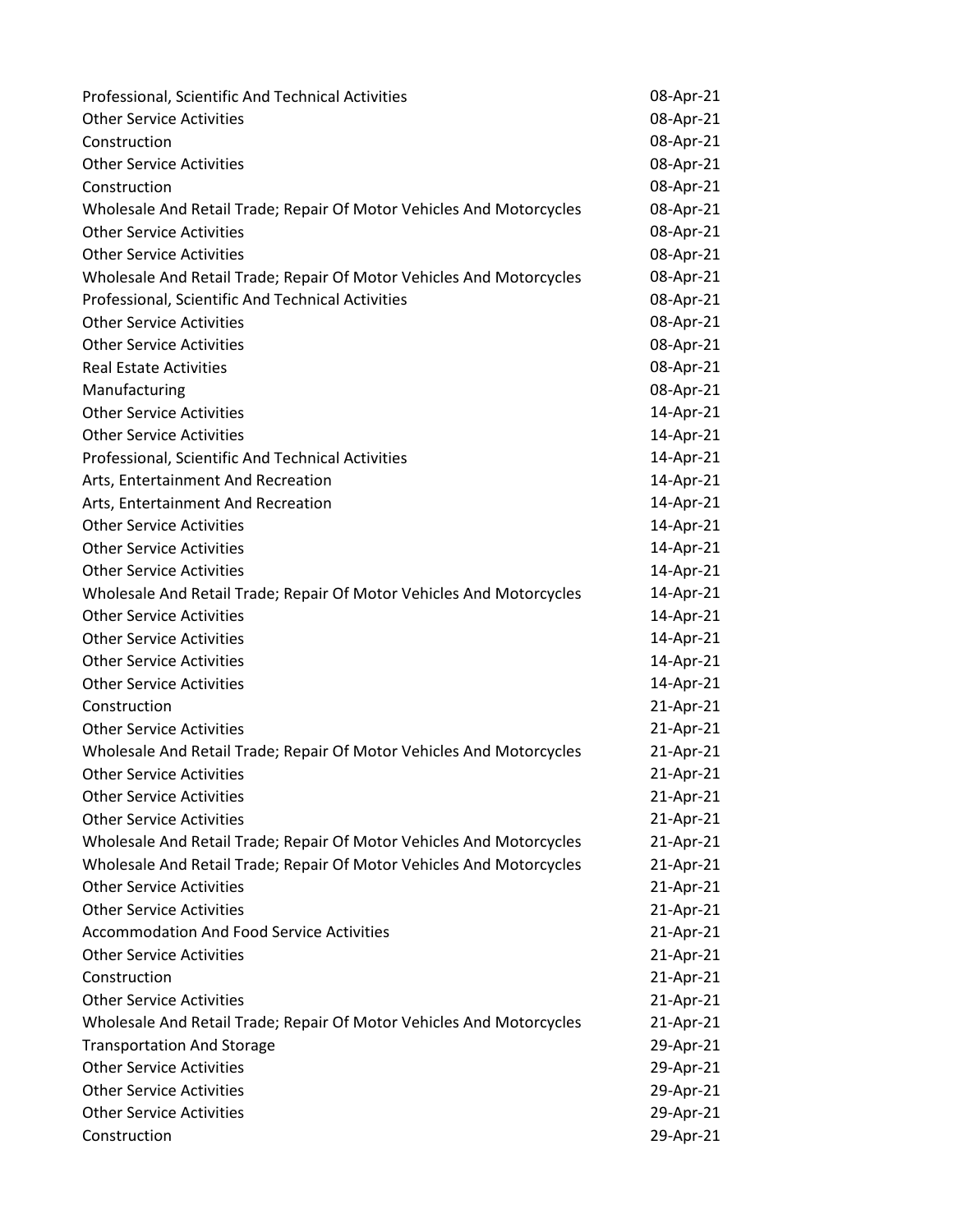| Manufacturing                      | 29-Apr-21 |
|------------------------------------|-----------|
| <b>Other Service Activities</b>    | 29-Apr-21 |
| Arts, Entertainment And Recreation | 29-Apr-21 |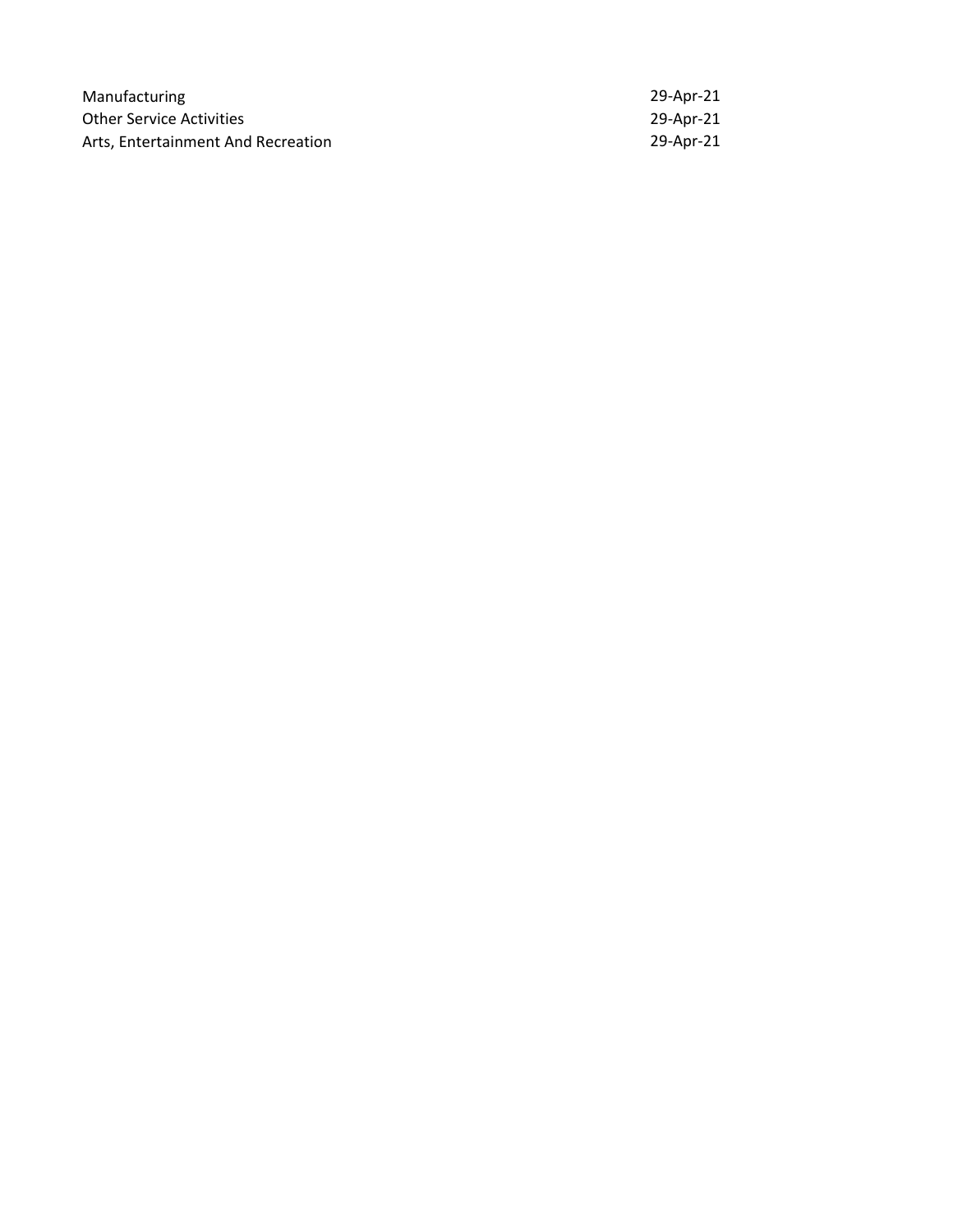| <b>Transaction Number</b> | Supplier                               | Net Amount |
|---------------------------|----------------------------------------|------------|
| ARG_0796                  | <b>SOA SAFETY LIMITED</b>              | 5,669.21   |
| ARG_0797                  | <b>Emlyn Street Tyre Services</b>      | 5,669.21   |
| ARG_0798                  | <b>Charming Skin Aesthetics</b>        | 5,669.21   |
| ARG_0799                  | Westy construction                     | 5,669.21   |
| ARG_0800                  | <b>Business Grant Recipient</b>        | 892.50     |
| ARG_0801                  | Cedar Construction (Barrow) Limited    | 5,669.21   |
| ARG_0802                  | SP Gas Services (Cumbria) Limited      | 5,669.21   |
| ARG_0803                  | <b>Business Grant Recipient</b>        | 5,669.21   |
| ARG_0804                  | Ladybirds Photography                  | 5,669.21   |
| ARG_0805                  | SP Global Products Limited             | 5,669.21   |
| ARG_0806                  | Jaydee Services                        | 5,669.21   |
| ARG_0807                  | Furness wifi and network solutions     | 5,669.21   |
| ARG_0808                  | <b>Business Grant Recipient</b>        | 892.50     |
| ARG_0809                  | AW painting and decorating             | 5,669.21   |
| ARG_0810                  | <b>Elegance Hair and Beauty</b>        | 5,669.21   |
| ARG_0811                  | <b>Business Grant Recipient</b>        | 5,669.21   |
| ARG_0812                  | <b>Business Grant Recipient</b>        | 5,669.21   |
| ARG_0813                  | Linney PA Systems Limited              | 5,669.21   |
| ARG_0814                  | <b>Business Grant Recipient</b>        | 892.50     |
| ARG_0815                  | <b>Business Grant Recipient</b>        | 892.50     |
| ARG_0816                  | <b>Business Grant Recipient</b>        | 892.50     |
| ARG_0817                  | <b>Business Grant Recipient</b>        | 892.50     |
| ARG_0818                  | <b>Business Grant Recipient</b>        | 892.50     |
| ARG_0819                  | <b>Business Grant Recipient</b>        | 892.50     |
| ARG_0820                  | Tuk's Thai Food                        | 5,669.21   |
| ARG_0821                  | <b>Burrows Tool Factors</b>            | 5,669.21   |
| ARG_0822                  | Ghuman                                 | 892.50     |
| ARG_0823                  | <b>Business Grant Recipient</b>        | 5,669.21   |
| ARG_0824                  | Beauty by fern                         | 5,669.21   |
| ARG 0825                  | Makeup By Charlotte Benson             | 5,669.21   |
| ARG_0826                  | Ken Riley's                            | 5,669.21   |
| ARG_0827                  | <b>Business Grant Recipient</b>        | 5,669.21   |
| ARG_0828                  | Hair by Billie Postlethwaite           | 5,669.21   |
| ARG_0829                  | <b>Business Grant Recipient</b>        | 892.50     |
| ARG 0830                  | <b>B MARTIN CONSTRUCTION LTD</b>       | 5,669.21   |
| ARG_0831                  | <b>Kooks Catering</b>                  | 5,669.21   |
| ARG_0832                  | Judd Engineering Ltd                   | 5,669.21   |
| ARG 0833                  | Cleaning Services Bright And Smart Ltd | 5,669.21   |
| ARG_0834                  | <b>Business Grant Recipient</b>        | 5,669.21   |
| ARG_0835                  | <b>UKFEX Distribution Limited</b>      | 5,669.21   |
| ARG_0836                  | Ami Carr Limited                       | 5,669.21   |
| ARG_0837                  | Verity's nails and beauty              | 5,669.21   |
| ARG_0838                  | <b>Wilcock Consultants Ltd</b>         | 5,669.21   |
| ARG_0839                  | <b>Business Grant Recipient</b>        | 5,669.21   |
| ARG_0840                  | <b>NW Medical Services Limited</b>     | 5,669.21   |
| ARG_0841                  | LLOYDS MOTOR SERVICES BARROW LTD       | 5,669.21   |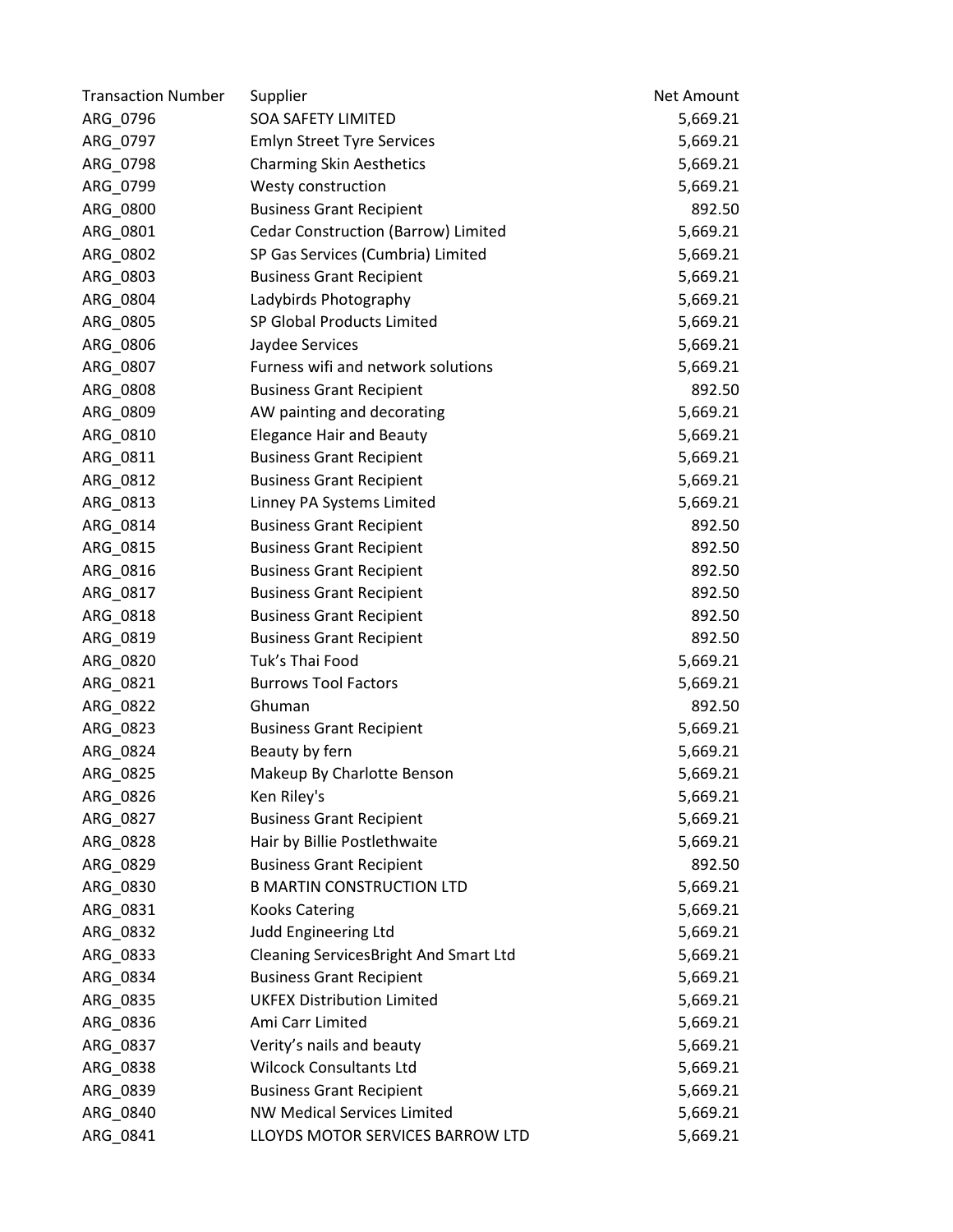| ARG_0842 | Scenic Acoustic & Vibration Engineering Limited | 5,669.21 |
|----------|-------------------------------------------------|----------|
| ARG_0843 | Peter McInnes Motor Body Repairs                | 5,669.21 |
| ARG_0844 | Vanguard Building and civils ltd                | 5,669.21 |
| ARG_0845 | Dapper by Marsha lea                            | 5,669.21 |
| ARG_0846 | <b>Steve Forrest Limited</b>                    | 5,669.21 |
| ARG_0847 | <b>Business Grant Recipient</b>                 | 5,669.21 |
| ARG_0848 | <b>Business Grant Recipient</b>                 | 5,669.21 |
| ARG_0849 | <b>Business Grant Recipient</b>                 | 892.50   |
| ARG_0850 | <b>Business Grant Recipient</b>                 | 5,669.21 |
| ARG 0851 | JL Winder and Co                                | 8,500.14 |
| ARG_0852 | <b>Business Grant Recipient</b>                 | 5,669.21 |
| ARG_0853 | <b>Wonderfully Made Beauty</b>                  | 5,669.21 |
| ARG_0854 | aardvark                                        | 5,669.21 |
| ARG_0855 | Dixons Forge                                    | 5,669.21 |
| ARG_0856 | <b>Business Grant Recipient</b>                 | 5,669.21 |
| ARG_0857 | <b>Business Grant Recipient</b>                 | 5,669.21 |
| ARG_0858 | <b>Business Grant Recipient</b>                 | 5,669.21 |
| ARG_0859 | <b>Business Grant Recipient</b>                 | 5,669.21 |
| ARG_0860 | <b>Business Grant Recipient</b>                 | 5,669.21 |
| ARG_0861 | <b>Business Grant Recipient</b>                 | 5,669.21 |
| ARG_0862 | J M Western Dance                               | 5,669.21 |
| ARG_0863 | <b>Business Grant Recipient</b>                 | 5,669.21 |
| ARG_0864 | C.M. home fragrance                             | 5,669.21 |
| ARG_0865 | <b>Business Grant Recipient</b>                 | 5,669.21 |
| ARG_0866 | <b>Business Grant Recipient</b>                 | 892.50   |
| ARG_0867 | Personal Training with Sinead Davey             | 5,669.21 |
| ARG_0868 | <b>Business Grant Recipient</b>                 | 892.50   |
| ARG_0869 | <b>Business Grant Recipient</b>                 | 5,669.21 |
| ARG_0870 | <b>Business Grant Recipient</b>                 | 5,669.21 |
| ARG_0871 | <b>Business Grant Recipient</b>                 | 5,669.21 |
| ARG_0872 | <b>Business Grant Recipient</b>                 | 5,669.21 |
| ARG_0873 | <b>Business Grant Recipient</b>                 | 5,669.21 |
| ARG_0874 | Hair by Elizabeth bayliss                       | 5,669.21 |
| ARG_0875 | <b>Business Grant Recipient</b>                 | 5,669.21 |
| ARG_0876 | <b>Business Grant Recipient</b>                 | 5,669.21 |
| ARG_0877 | <b>Business Grant Recipient</b>                 | 5,669.21 |
| ARG 0878 | Happy Tots Day Nursery Ltd                      | 8,500.14 |
| ARG_0879 | Daddys Family Bakery Ltd                        | 5,669.21 |
| ARG 0880 | <b>Business Grant Recipient</b>                 | 5,669.21 |
| ARG_0881 | <b>Business Grant Recipient</b>                 | 5,669.21 |
| ARG_0882 | <b>Business Grant Recipient</b>                 | 5,669.21 |
| ARG_0883 | Paul Ward Carpets                               | 5,669.21 |
| ARG_0884 | <b>Ubaro Limited</b>                            | 5,669.21 |
| ARG_0885 | Cloud 9 Cars Ltd                                | 2,239.21 |
| ARG_0886 | Cloud 9 Cars Ltd                                | 2,096.00 |
| ARG_0887 | Labrador Homestays                              | 5,669.21 |
| ARG_0888 | D Ashburner & Son                               | 5,669.21 |